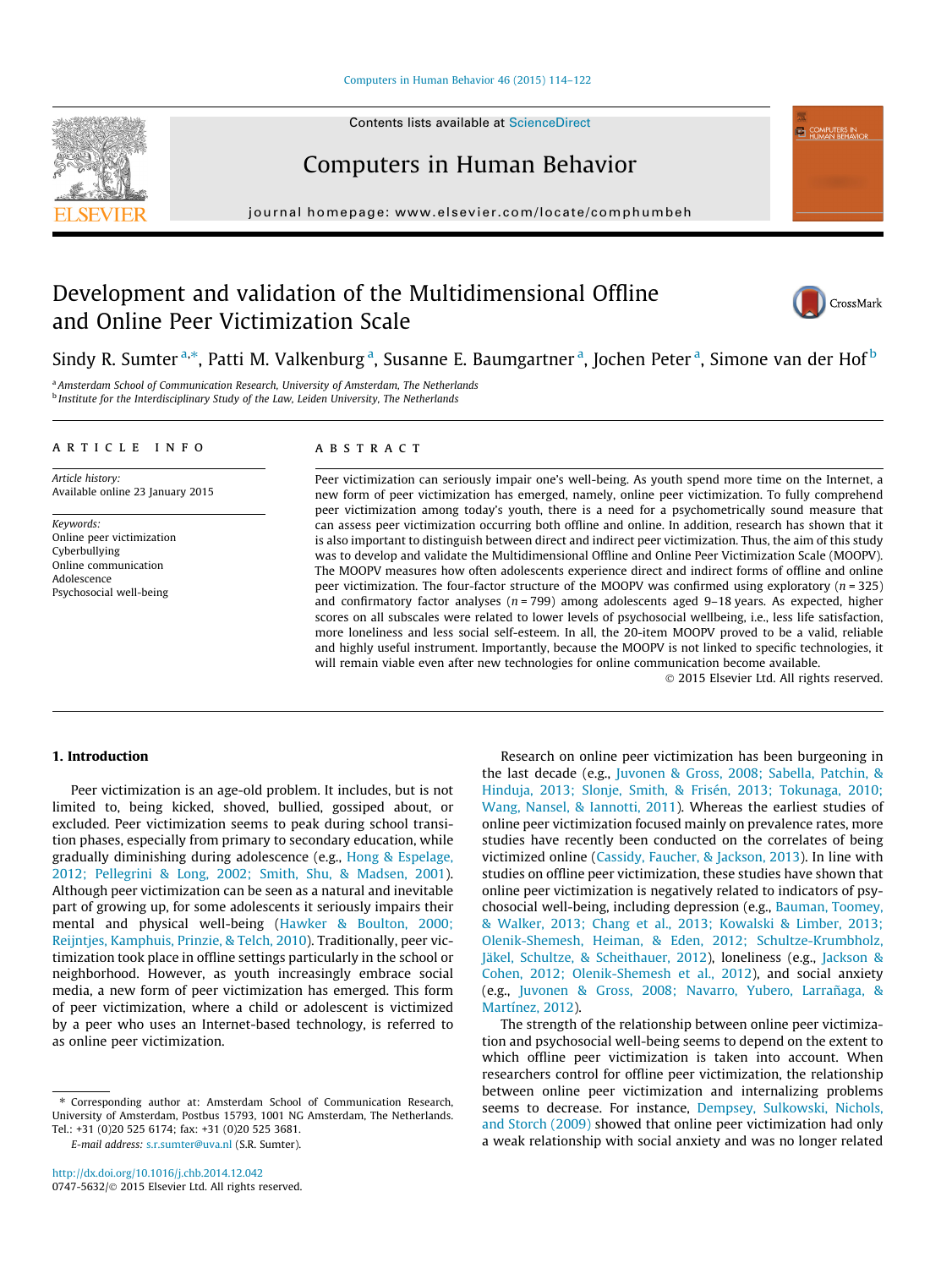to depression, after controlling for offline peer victimization. Thus, in order to fully understand how online peer victimization contributes to adolescents' psychosocial well-being, it is important to assess both types of peer victimization. In addition, the potentially detrimental effects of both offline and online peer victimization necessitate the availability of psychometrically sound measures of peer victimization in both settings.

Although a number of measures are available for both offline and online peer victimization, some important limitations have been identified. In a systematic review, [Berne et al. \(2013\)](#page-7-0) identified the strengths and weaknesses of the 44 scales measuring online peer victimization that were available in October 2010. The authors of the review also provided advice and suggested criteria that should be met when developing a new measure. Moreover, the authors identified some important shortcomings of existing scales.

First, many measures include media-specific items. These items assess peer victimization via a specific medium or Internet platform, such as victimization via hurtful emails or a Facebook profile (e.g., [Gradinger, Strohmeier, & Spiel, 2010; Menesini, Nocentini, &](#page-7-0) [Calussi, 2011\)](#page-7-0). Due to the fast-changing media landscape, however, these media-specific measures must be updated continuously. For example, whereas a decade ago emails were very prominent among youth, they are rarely used anymore, replaced by messaging services such as WhatsApp, Snapchat or YikYak ([Bellware,](#page-7-0) [2014\)](#page-7-0). Medium-specific measures, therefore, become quickly outdated and are difficult to use in longitudinal studies conducted over several years.

Second, information about the psychometric properties of measures of online peer victimization is minimal because few studies have provided information about reliability or validity. For example, in one review, information about internal consistency was available for only 18 of the 44 evaluated measures [\(Berne et al.,](#page-7-0) [2013\)](#page-7-0). Only eight studies tested the validity of their measure by investigating the relationship to psychosocial well-being. Without information about reliability or validity, it is difficult to assess a measure's quality. Thus, when new scales are developed, it is necessary to rigidly test the psychometric properties, to clearly outline the steps that have been taken when developing the measure, and to present the psychometric properties in detail.

Third, not only do few studies report internal consistency, statistical support for a measure and its subscales has been limited. When subscales have been distinguished in online peer victimization assessment, authors clustered items based only on theoretical assumptions. Of these 18 studies that provided information about internal consistency, only 11 also reported factor analyses. Furthermore, only one of these studies conducted both an exploratory and confirmatory factor analysis. When subscales are distinguished, it is crucial that researchers ''confirm or dismiss theoretically based items through statistical analysis such as factor analysis'' ([Berne](#page-7-0) [et al., 2013, p. 329\)](#page-7-0).

Fourth, measures of online peer victimization have not yet distinguished between direct and indirect forms of peer victimization. This is problematic because research on offline peer victimization has shown that it is important to make this distinction. Direct peer victimization is usually the result of aggressive acts during which the victim is physically harmed or verbally threatened. These experiences often involve a direct confrontation between the perpetrator and the victim. Indirect peer victimization, on the other hand, is the result of more covert forms of aggression, such as relational aggression ([Grotpeter & Crick, 1996](#page-7-0)), reputational aggression [\(De](#page-7-0) [Los Reyes & Prinstein, 2004\)](#page-7-0) and social exclusion [\(Lopez &](#page-7-0) [DuBois, 2005\)](#page-7-0). Although the distinction between direct and indirect aggression is common for offline peer victimization, it has not been made for online peer victimization.

Differentiating between direct and indirect offline and online peer victimization is important for three reasons. First, indirect offline peer victimization typically occurs more often than direct offline peer victimization [\(Carbone-Lopez, Esbensen, & Brick, 2010;](#page-7-0) [Woods & White, 2005\)](#page-7-0). If a scale does not strike a balance between indirect and direct peer victimization, the reported prevalence rate of peer victimization may be biased toward the dominant form of peer victimization that is measured. Second, a uni-dimensional approach may obscure gender differences. Gender differences in direct offline aggression are typically robust, with boys showing more direct aggression than girls ([Card, Stucky, Sawalani, & Little,](#page-7-0) [2008](#page-7-0)). In online peer victimization, however, gender differences are less consistent ([Tokunaga, 2010](#page-8-0)). Distinguishing between indirect and direct online peer victimization may improve our understanding of gender differences in online peer victimization. Finally, a distinction between indirect and direct peer victimization enables us to more precisely predict the psychosocial consequences of peer victimization. Whereas direct peer victimization has negative consequences for boys and girls, indirect peer victimization seems to affect girls more strongly than boys ([Storch, Nock,](#page-8-0) [Masia-Warner, & Barlas, 2003\)](#page-8-0).

Experiences of peer victimization have often been studied in the context of bullying (e.g., [Olweus, 1997\)](#page-7-0). Researchers in the field of bullying emphasize that aggressive acts should only be considered bullying when they meet the following three criteria: (1) the perpetrator intends to hurt the victim; (2) the aggressive behaviors occur frequently; and (3) there exists a power imbalance which is often related to differences in physique between the victim and his/her perpetrator [\(Smith & Brain, 2000](#page-8-0)). However, these specific characteristics of bullying do not easily transfer to online peer victimization in which face-to-face contact is absent (e.g., [Smith,](#page-8-0) [2012](#page-8-0)). For instance, an insulting comment posted on a social network site is a onetime act by the perpetrator but is viewed and possibly commented on many times after the original posting. We are also primarily interested in the victim's perspective, for which a perpetrator's intent-to-harm is less relevant. Although these three criteria have often been used to differentiate bullying from more general experiences with aggression, this distinction is not unanimously accepted neither by traditional nor cyberbullying research-ers (e.g., [Dooley, Pyzalski, & Cross, 2009; Smith, 2012](#page-7-0)). For these reasons, the terms ''offline'' and ''online peer victimization'' more closely reflect the negative experiences that we are interested in studying than bullying does.

## 1.1. The current study

In light of the limitations of existing measures of peer victimization, several authors have argued that the assessment of offline and online peer victimization must be systematized (e.g., [Berne et al.,](#page-7-0) [2013; Crothers & Levinson, 2004; Elinoff, Chafouleas, & Sassu,](#page-7-0) [2004; Tokunaga, 2010](#page-7-0)). This study aims to address this call by developing a sound measure of direct and indirect offline and online peer victimization, the Multidimensional Offline and Online Peer Victimization Scale (MOOPV). The MOOPV, a self-report measure developed for children 9 years of age and older, is meant to allow for reliable and direct comparisons between youth's offline and online experiences with peer victimization, and should be relatively robust to the ever changing digital media landscape by including items that are not media-platform specific.

All items that were used to create the MOOPV were drawn from previous studies on offline and online peer victimization. In line with [Berne et al.'s \(2013\)](#page-7-0) advice and recommended criteria for developing new measures of peer victimization, the MOOPV had to meet several quality standards. As such, the development of the MOOPV followed a systematic approach. The four MOOPV subscales (offline and online direct and indirect victimization) had to meet standards of reliability (i.e., high internal consistency, >.70; [Nunnally, 1978\)](#page-7-0), utility (i.e., smallest number of items that cover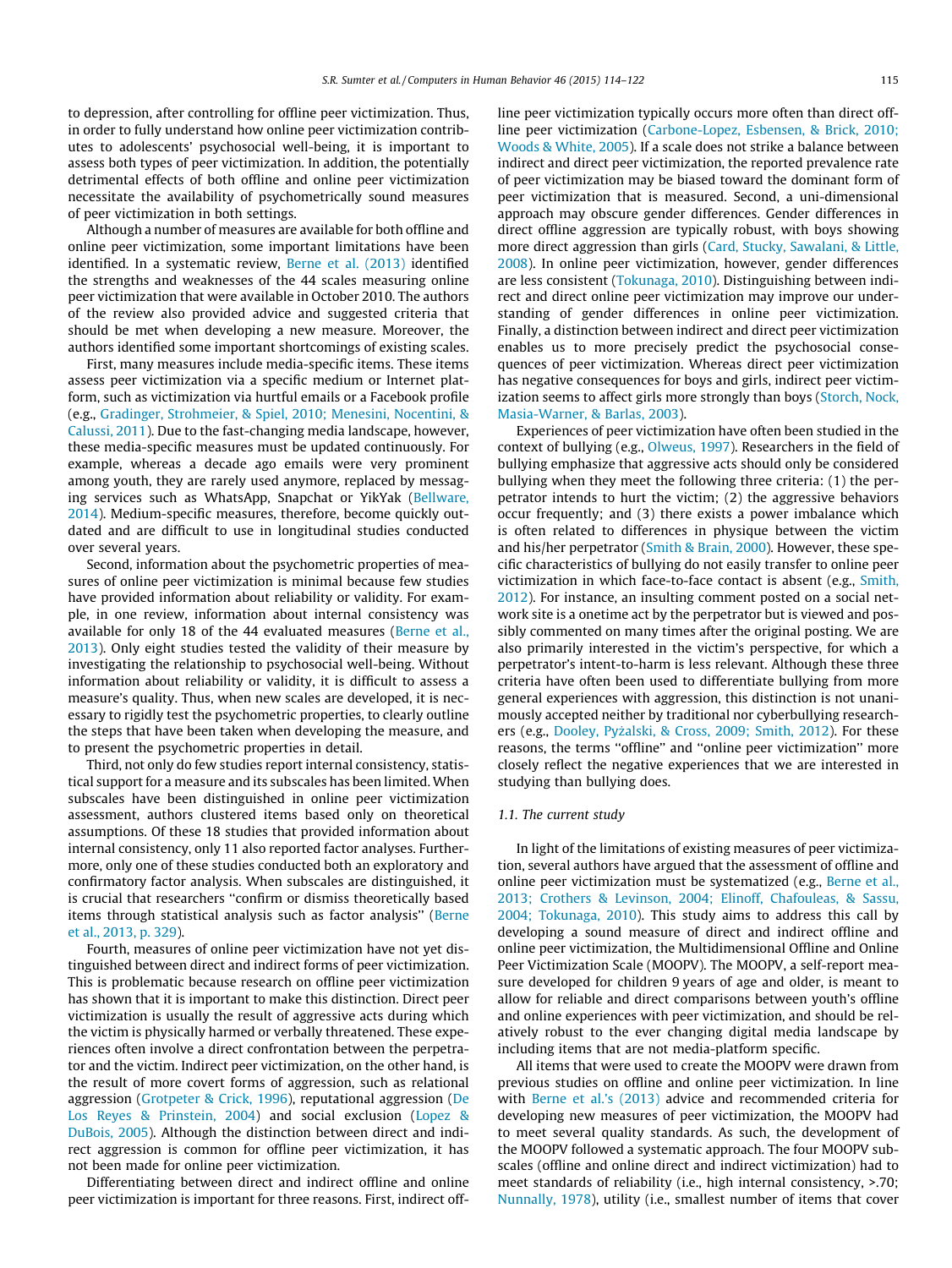the scope of the construct, maximum of 5 items), and validity (i.e., cross-population and construct validity).

To create the MOOPV, we followed three steps. First, we conducted a pilot study to reduce the number of initial items. Second, exploratory and confirmatory factor analyses were conducted with the main study sample. Third, we investigated the MOOPV's construct validity by looking at the relationships among the four subscales and measures that were expected to relate to peer victimization: age (e.g., [Hong & Espelage, 2012; Pellegrini & Long,](#page-7-0) [2002; Smith et al., 2001](#page-7-0)), gender (e.g., [Card et al., 2008\)](#page-7-0), life-satisfaction (e.g., [Martin & Huebner, 2007](#page-7-0)), loneliness (e.g., [Hawker &](#page-7-0) [Boulton, 2000\)](#page-7-0), and social self-esteem (e.g., [Card et al., 2008;](#page-7-0) [Hawker & Boulton, 2000; Tokunaga, 2010](#page-7-0)). We chose these specific measures of psychosocial well-being because they have been previously shown as being associated with peer victimization and allow us to compare our results with previous research.

# 2. Methodology

# 2.1. Pilot study

The initial item pool for the MOOPV included 20 items pertaining to offline victimization (10 direct/10 indirect). These 20 items had all been used in previous research (see [Hawker & Boulton, 2000](#page-7-0) for an overview of available measures of offline peer victimization). Additionally, we included 33 items reflecting online victimization (15 direct/18 indirect). These items were created to mirror the offline victimization items and were supplemented by items that had also been used in online peer victimization scales available in March, 2010 (e.g., [Huang & Chou, 2010; Juvonen & Gross, 2008; Sourander](#page-7-0) [et al., 2010; Ybarra, Diener-West, & Leaf, 2007\)](#page-7-0). All items in the initial item pool are reported in Appendix A. References for each item are available upon request from the first author.

After receiving approval from the ethics committee of the authors' university, these items were administered to 401 Dutch youth 10–17-years of age via an online survey fielded by a research agency in January 2011 ( $M_{\text{age}} = 13.44$ ,  $SD_{\text{age}} = 2.31$ , 51% boys). To shorten the scale, we excluded items that were endorsed by less than 10% of the sample because the MOOPV should be able to identify differences in victimization patterns in non-clinical populations. As a consequence, two items were excluded for offline victimization and 13 items for online victimization. To limit or avoid (a) overlap between items measuring the same subscale, (b) items that were linked to specific technologies, and (c) items that could not be applied to both offline and online settings, we excluded four additional offline items and six online items (see Appendix A for a detailed description of this exclusion procedure). As a result, the scale that was used in the main study included 14 offline and 14 online peer victimization items.

# 2.2. Main study

## 2.2.1. Sample and procedure

Data for the main study were collected at three primary and three secondary schools in both rural and urban areas of The Netherlands in early 2012. Participants included 1124 students between 9 and 18 years of age ( $M_{\text{age}} = 13.28$ ,  $SD_{\text{age}} = 1.90$ ; 48% boys). All parents received a detailed information letter about the study and passive consent was obtained. Students completed informed consent forms and were compensated with a small gift (approximately 1 US dollar). A paper–pencil questionnaire was completed during class under the supervision of a researcher and teacher.

To examine cross-population validity, we divided the main study's sample into two sub-samples. Because confirmatory analyses require larger sample sizes [\(Noar, 2003](#page-7-0)), we used a random 30/ 70 split to create two subsamples, i.e., sample A,  $n = 325$  and sample B,  $n = 799$ . We conducted an exploratory factor analysis on sample A. The factor structure that emerged from this analysis was then validated by a confirmatory factor analysis using sample B.

# 2.2.2. The MOOPV

The MOOPV subscales included eight direct and six indirect offline items, and six direct and eight indirect online items. Students rated their victimization experiences by another child or youngster during the past six months along a six-point scale (see [Appendix C](#page-6-0) for questionnaire instructions). Response categories were (1) never, (2) once in the past six months, (3) 2–3 times in the past six months, (4) about once a month, (5) about once a week, and (6) almost every day. In the instructions to the participants, we explained that the items are about their experiences with peers and not with adults. Moreover, as the Internet is more frequently accessed from mobile devices, we made no distinction between access from personal computers, laptops or mobile phones ([Lenhart, Purcell, Smith, &](#page-7-0) [Zickuhr, 2010\)](#page-7-0).

#### 2.2.3. Construct validity

To assess construct validity, we incorporated age, gender, and three measures of psychosocial well-being; these measures included life satisfaction, social self-esteem, and loneliness. Life satisfaction was assessed using the 5-item Satisfaction with Life Scale [\(Diener, Emmons, Larsen, & Griffin, 1985](#page-7-0)), Cronbach's alpha = .87. Social self-esteem was assessed with the 5-item social acceptance subscale of the Self-Perception Profile for Adolescents, Cronbach's alpha = .79 ([Harter, 1988; Valkenburg, Peter, &](#page-7-0) [Schouten, 2006\)](#page-7-0). Loneliness was assessed with five items from the UCLA Loneliness Scale, Cronbach's alpha = .79 ([Lemmens,](#page-7-0) [Valkenburg, & Peter, 2009; Russell, 1996\)](#page-7-0). Items in each scale were rated along a five-point scale ranging from 1 to 5.

# 3. Results

## 3.1. Exploratory factor analysis (sample A)

The 28 items that were retained after the pilot study were included in the exploratory factor analysis (EFA) using oblique rotation ([Floyd & Widaman, 1995](#page-7-0)). The initial EFA (EFA1) resulted in a six-factor structure of which the first four factors reflected the hypothesized subscales: direct offline, indirect offline, direct online, and indirect online victimization. The explained variances of each of the first four factors were 38.47%, 8.17%, 7.15%, and 5.73%, respectively. The last two factors were not hypothesized and included miscellaneous items, which were either a mix of online and offline items, or a mix of direct and indirect items. These four offline and three online items were excluded from further analyses. An overview of all factor loadings, explained variance and eigenvalues of EFA1 can be found in Appendix B.

We ran a second EFA (EFA2) using the 21 remaining items that loaded onto the first four factors. This second EFA revealed the four expected factors and no additional factors (see [Table 1\)](#page-3-0). Based on this second EFA, we excluded one item from the direct online victimization factor (''on the Internet another peer threatened to beat me up'') because its mirror item for offline victimization failed to load onto the direct offline victimization factor. In addition, we retained one item from the indirect online victimization factor (''another teen acted like I did not exist''), which loaded more weakly while its mirror item loaded well (.61) onto the indirect offline victimization factor. Furthermore, including this item broadened the scope of the indirect online victimization subscale. As a result, each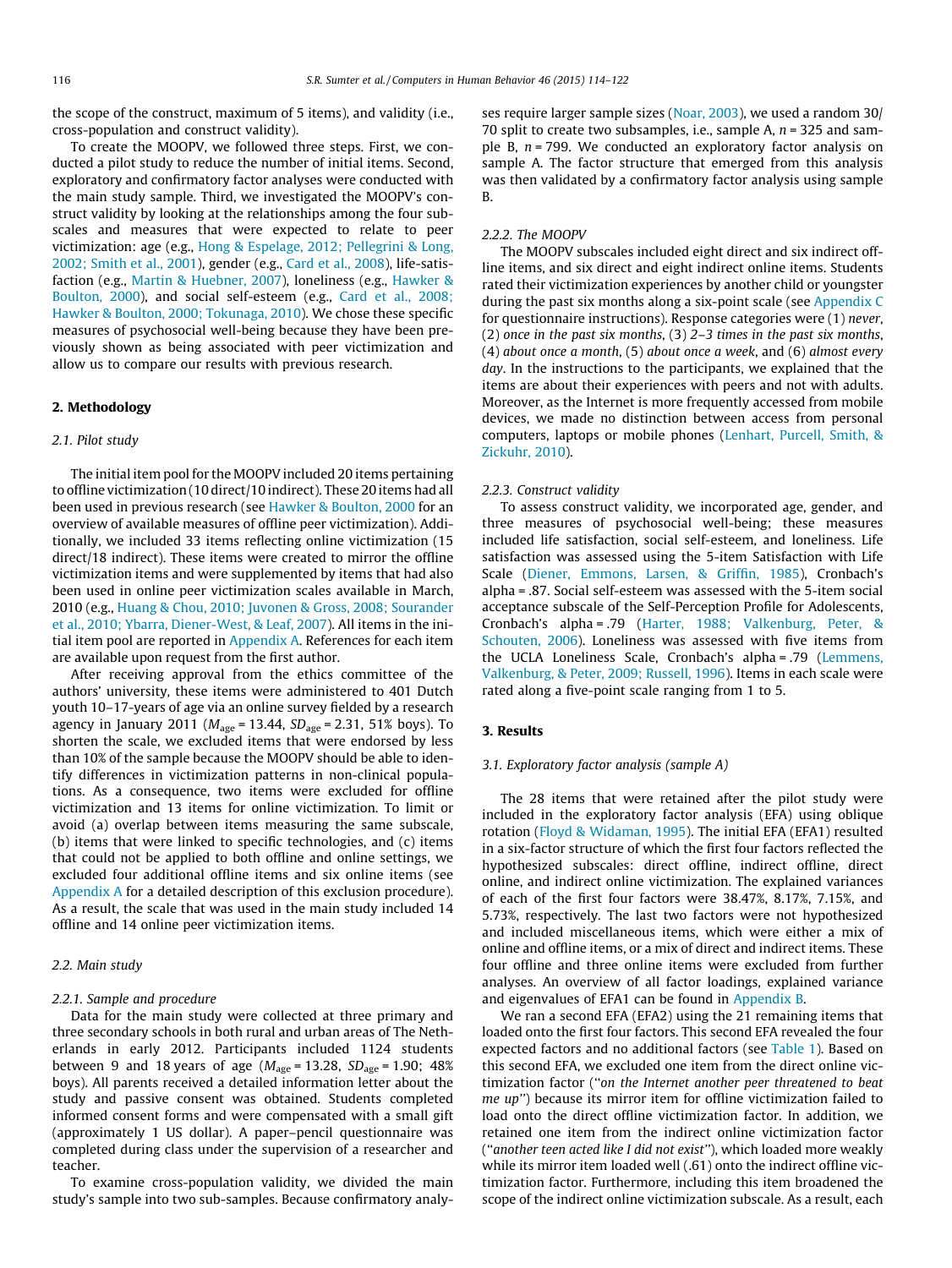<span id="page-3-0"></span>

|--|--|

| EFA pattern matrix loadings for MOOPV items (second EFA). |  |
|-----------------------------------------------------------|--|
|-----------------------------------------------------------|--|

| Initial item #<br>New item #<br>Item         |                  |                                          | Factor loadings |         |        |        |
|----------------------------------------------|------------------|------------------------------------------|-----------------|---------|--------|--------|
|                                              |                  |                                          | $\mathbf{1}$    | 2       | 3      | 4      |
| Factor 1: Direct offline peer victimization  |                  |                                          |                 |         |        |        |
| 1                                            | off1             | Kicked or hit                            | .88             | $-.05$  | .02    | $-.09$ |
| $\overline{2}$                               | off3             | Called names                             | .86             | $-.05$  | .05    | .02    |
| 3                                            | off <sub>2</sub> | Pushed                                   | .84             | .01     | .01    | .06    |
| 4                                            | off4             | Insulted                                 | .73             | .08     | .04    | .07    |
| 5                                            | off <sub>5</sub> | Embarrassed                              | .57             | .20     | .03    | .06    |
| Factor 2: Indirect offline                   |                  |                                          |                 |         |        |        |
| 6                                            | off8             | Excluded me                              | .09             | .89     | $-.07$ | .02    |
| 7                                            | off12            | Did not let me participate               | .02             | .87     | $-.03$ | $-.02$ |
| 8                                            | off9             | Did not let me join a conversation       | .08             | .85     | $-.03$ | $-.02$ |
| 9                                            | off14            | Did not hang out with me                 | $-.11$          | .83     | .09    | .05    |
| 10                                           | off11            | Acted like I did not exist               | .07             | .61     | .16    | .03    |
| Factor 3: Direct online peer victimization   |                  |                                          |                 |         |        |        |
| 11                                           | on4              | Nasty messages                           | $-.11$          | .06     | .91    | $-.01$ |
| 12                                           | on1              | Called names                             | .09             | .04     | .86    | $-.13$ |
| 13                                           | on3              | Aggressive messages                      | .07             | $-.01$  | .84    | $-.10$ |
| 14                                           | on <sub>2</sub>  | Insulted                                 | .11             | $-.001$ | .75    | .10    |
| 15                                           | on <sub>5</sub>  | Embarrassed                              | .04             | $-.09$  | .61    | .28    |
|                                              | on6              | Threatened to beat up                    | .12             | .16     | .51    | .10    |
| Factor 4: Indirect online peer victimization |                  |                                          |                 |         |        |        |
| 16                                           | on10             | Did not let me participate               | .06             | $-.07$  | $-.07$ | .85    |
| 17                                           | on9              | Did not let me join a conversation       | $-.01$          | $-.02$  | .07    | .84    |
| 18                                           | on <sub>8</sub>  | Excluded me                              | .12             | .18     | $-.14$ | .71    |
| 19                                           | on7              | Told my secrets to others                | $-.04$          | .08     | .17    | .65    |
| 20                                           | on13             | Acted like I did not exist               | $-.09$          | .26     | .32    | .39    |
|                                              |                  | Eigen value                              | 8.754           | 2.041   | 1.980  | 1.375  |
|                                              |                  | <b>Explained variance</b>                | 41.68           | 9.72    | 9.43   | 6.55   |
|                                              |                  | Cronbach's alpha - all items             | .90             | .88     | .88    | .82    |
|                                              |                  | Cronbach's alpha - excl. item in italics |                 |         | .88    |        |
|                                              |                  | Mean (SD) in whole sample                | 1.29            | 1.80    | 1.44   | 1.20   |
|                                              |                  |                                          | (0.65)          | (1.01)  | (0.81) | (0.53) |

subscale included five items. The items and their factor loadings are listed in Table 1. As Table 1 shows, all subscales had good internal reliabilities, with Cronbach's alpha estimates above .80.

#### 3.2. Confirmatory factor analysis (sample B)

We used confirmatory factor analysis to confirm whether the four-factor solution is indeed the most adequate solution (in comparison to a one or two-factor model) and to establish cross-population validity. We fitted a hierarchical model in which we expected that the two direct and indirect offline victimization subscales would load onto one latent offline victimization factor and the direct and indirect online subscales would load onto the latent online victimization factor. To evaluate model fit we used the recommended cut-off values, namely .90 for the Comparative Fit Index (CFI) along with a Root Mean Square Error of Approximation (RMSEA) close to .05 ([Hoyle & Duvall, 2004; Hu & Bentler, 1999\)](#page-7-0). We also report the Expected Cross-Validation Index (ECVI) to compare the different models. Because a low ECVI reflects a better model fit, we expected multifactorial models to yield a lower ECVI than a uni-factorial or dual-factor model [\(Hatcher, 1994](#page-7-0)).

Both the one and two-factor models showed a poor fit, respectively  $\chi^2$  (df = 169, n = 726) = 3598.86, p < .005, CFI = .52, RMSEA = .17, ECVI = 5.13 and  $\chi^2$  (df = 165, n = 726) = 2810.89,  $p < .005$ , CFI = .63, RMSEA = .15, ECVI = 4.05. The hypothesized four-factor model resulted in an acceptable fit,  $\chi^2$  (df = 170,  $n = 726$ ) = 1238.35,  $p < .005$ , CFI = .85, RMSEA = .10, ECVI = 1.89. This suggests that the four-factor model best reflects the multidimensionality of the construct.

The fit of the four-factor model improved significantly when errors were allowed to correlate,  $\chi^2$  (df = 153, n = 726) = 613.02, p < .005, CFI = .94, RMSEA = .06, ECVI = 1.06. All correlated errors are specified in the note below [Fig. 1.](#page-4-0) Errors were only allowed to correlate across subscales for mirroring items, e.g., ''called names offline'' and ''called names online.'' As expected, the indirect and direct subscales loaded strongly onto the respective second-order factor. Estimates for the final twenty factor loadings are presented in [Fig. 1](#page-4-0).

# 3.3. Descriptive statistics of the MOOPV (full main study sample)

The percentages of adolescents who reported experiencing at least one incident of a certain type of peer victimization in the past six months were: 31% (direct offline), 11% (indirect offline), 15% (direct online), and 6% (indirect online). Direct offline peer victimization  $M = 1.80$ ,  $SD = 1.01$ , occurred significantly more often than indirect offline peer victimization,  $M = 1.29$ ,  $SD = 0.65$ . Likewise, direct online victimization,  $M = 1.44$ ,  $SD = 0.81$ , occurred more frequently than indirect online peer victimization,  $M = 1.20$ ,  $SD = 0.53$ , all  $p$  values < .001. Furthermore, both types of peer victimization, direct and indirect, were more prevalent offline than online.

Inter-correlations among the four subscales ranged from .31 to .58 (see [Table 2\)](#page-4-0). Subscales that were congruent in modality (offline/online) or congruent in form (direct/indirect) had higher inter-correlations than non-congruent subscales.

#### 3.4. Construct validity of the MOOPV

To evaluate the construct validity of the MOOPV, we investigated how the subscales correlated with age, gender and the three measures of psychosocial well-being (see [Table 3](#page-4-0)). While offline peer victimization was negatively related to age, online peer victimization was either positively (i.e., direct online peer victimization) or not related to age (i.e., indirect online peer victimization). Furthermore, [Table 3](#page-4-0) shows that boys reported higher levels of direct offline peer victimization than girls. There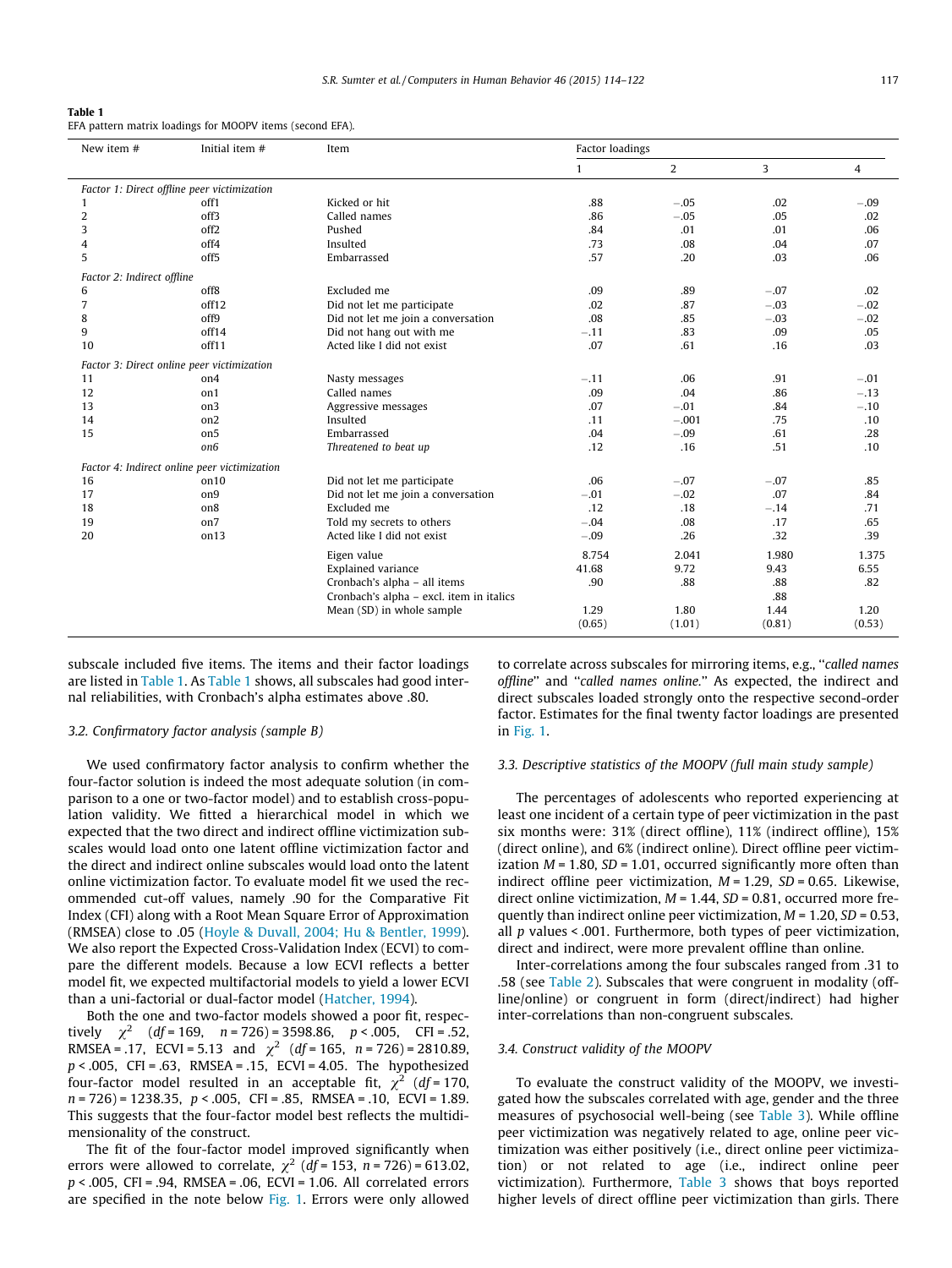<span id="page-4-0"></span>

Note. Overview of correlated errors: on1-on2, on1-on3, on3-on4, on7-on13, off1-off2, off1-off4, off1-off5, off11-off14, on1-off3, on5-off5, on8-off8, on13-off11

Fig. 1. Confirmatory factor analysis solution for 20 item Multidimensional Offline and Online Peer Victimization Scale.

|                  | Offline victimization |                  | Online victimization |          |
|------------------|-----------------------|------------------|----------------------|----------|
|                  | Direct                | Indirect         | Direct               | Indirect |
| Offline direct   |                       |                  |                      |          |
| Offline indirect | .44                   |                  |                      |          |
| Online direct    | .42                   | .38 <sup>°</sup> |                      |          |
| Online indirect  | 31                    | 58               | 33                   |          |

\* Significance level at least at  $p < .05$ .

were no gender differences for the other three subscales. As expected, respondents who experienced more peer victimization, both offline and online, reported lower levels of life satisfaction, higher levels of loneliness, and lower levels of social self-esteem. Notably, offline peer victimization showed stronger correlations with psychosocial well-being than online peer victimization.

Table 3

Correlations between MOOPV subscales, age, gender and measures of psychosocial well-being.

| Offline victimization                                                                                                                                                                                                                             | Online victimization                                                       |                                                       |
|---------------------------------------------------------------------------------------------------------------------------------------------------------------------------------------------------------------------------------------------------|----------------------------------------------------------------------------|-------------------------------------------------------|
| Indirect<br>Direct                                                                                                                                                                                                                                | Direct                                                                     | Indirect                                              |
| $-.08$<br>$-.17$ <sup>**</sup><br>Age<br>$-.20$ <sup>**</sup><br>Gender<br>.05<br>$-.19$ <sup>**</sup><br>$-.17$ <sup>**</sup><br>Life satisfaction<br>$.29^{**}$<br>$.45***$<br>Loneliness<br>$-22$ <sup>**</sup><br>$-35$<br>Social self-esteem | $.11^{**}$<br>.01<br>$-.17$ <sup>*</sup><br>$.17$ <sup>**</sup><br>$-.17"$ | .08<br>$.06*$<br>$-.13$<br>.28<br>$-24$ <sup>**</sup> |

 $\binom{p}{y}$  = .05.

 $p < .01$ . Gender (0 = male, 1 = female).

To test whether the effect of different types of peer victimizations differed for boys and girls, we conducted additional partial correlations between each subscale with gender, controlling for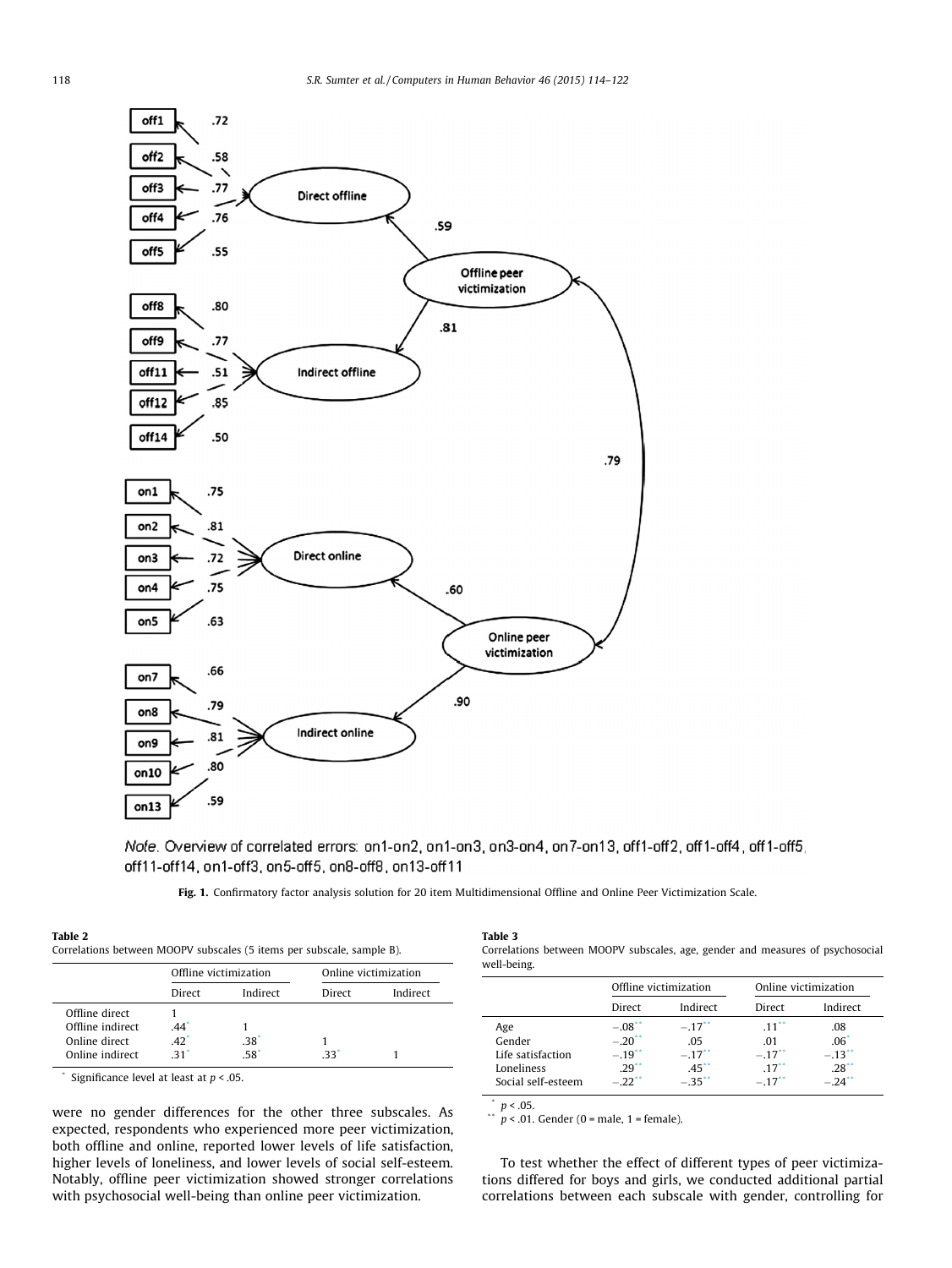the equivalent subscale (e.g., the relationship between gender and direct online victimization while controlling for indirect online victimization). As expected, relative to boys, girls exhibited stronger relationships between indirect forms of offline and online peer victimization and psychosocial well-being (see Table 4).

# 4. Discussion

With the Multidimensional Offline and Online Peer Victimization Scale (MOOPV), we set out to develop a balanced, reliable, and valid measure capable of assessing offline and online peer victimization while also distinguishing between direct and indirect modalities. Our findings have provided support for the anticipated multidimensionality of peer victimization. The scale appropriately captures the multidimensionality of offline and online peer victimization with analyses confirming the four-dimensional structure of the MOOPV. This multidimensional approach allowed us to assess specific forms of peer victimization and their relationship with age, gender, and psychosocial well-being.

#### 4.1. Reliability, validity, and utility of the MOOPV

[Berne et al. \(2013\)](#page-7-0) called attention to the importance of investigating the reliability and validity of new measures of online peer victimization. At that point less than half of the instruments that were developed to assess online peer victimization provided information about either reliability or validity. Both aspects were investigated for the MOOPV. All subscales of the MOOPV had an adequate internal reliability, with Cronbach's alpha estimates above .80. To assess validity, we investigated whether the four forms of peer victimization were negatively related to psychosocial well-being. In line with our expectations, all subscales were significantly related to indicators of psychosocial well-being.

In addition to creating a reliable and valid measure, we also aimed to create a measure with high utility that would not be media specific. Due to the brevity of the MOOPV, it is indeed highly useful and can easily be incorporated in research among adolescents. To better understand the causes and consequences of being victimized online and how these experiences differ from being victimized offline, future research will require longitudinal designs. Studying online peer victimization over a number of years is especially challenging because the platforms that are used change rapidly. Furthermore, researchers often plan to include a wide variety of predictors, outcomes and possible underlying mechanisms. As such, researchers would prefer a limited number of items for each variable of interest. We were able to reduce the number of items to

#### Table 4

Partial correlations between peer victimization and psychosocial well-being per gender (direct controlled for indirect, and indirect controlled for direct).

|                                                                | Offline victimization                                         |                                              | Online victimization      |                                          |
|----------------------------------------------------------------|---------------------------------------------------------------|----------------------------------------------|---------------------------|------------------------------------------|
|                                                                | Direct                                                        | Indirect                                     | Direct                    | Indirect                                 |
| Boys<br>Life satisfaction<br>Loneliness<br>Social self-esteem  | $-.17$ <sup>**</sup><br>$.16$ <sup>**</sup><br>$-.10^{\circ}$ | $-00^a$<br>$.28^{44}$<br>$-20$ <sup>**</sup> | $-.02a$<br>.02<br>$-.03$  | $-.05$<br>$.17*$<br>$-.13$ <sup>**</sup> |
| Girls<br>Life satisfaction<br>Loneliness<br>Social self-esteem | $-.18$ <sup>**</sup><br>$11^{**}$<br>$-.14$ <sup>**</sup>     | $-.12***$<br>$.41***$<br>$-29$ <sup>**</sup> | $-.24^b$<br>.05<br>$-.10$ | $-.03$<br>$.28^{**}$<br>$-.22"$          |

Note: Different letter superscripts indicate that correlations are significantly different for boys and girls at  $p \le 0.05$ .

 $p < .05$ . \*\*  $p < .01$ . five items per subscale, and each item that assesses online peer victimization is technology independent. Thus, the final measure is relatively short and includes items that will still be applicable even after teenagers depart today's most popular internet platforms and move on to the next big thing.

The MOOPV, therefore, addresses the most important concerns about current measures of online peer victimization in relation to psychometric properties as addressed by [Berne et al. \(2013\)](#page-7-0). With its high reliability, demonstrated validity and high utility, the measure has the potential to capture the full range of adolescents' peer victimization experiences, whether they occur offline or online.

# 4.2. Prevalence of offline and online peer victimization

Overall, the majority of adolescents reported that they were victimized neither offline nor online. Furthermore, in line with earlier research, online peer victimization was experienced less often than offline peer victimization [\(Sumter, Baumgartner, Valkenburg, &](#page-8-0) [Peter, 2012; Williams & Guerra, 2007](#page-8-0)). This was the case for both direct and indirect victimization. Thus, children and adolescents are still less likely to experience peer victimization online than offline. Although offline peer victimization occurred more often than online peer victimization, both types of peer victimization were strongly related (cf. [Sabella et al., 2013](#page-7-0)). This means that children and adolescents who are victimized online are more likely to be victimized offline by their peers as well.

# 4.3. Age and gender differences

While offline peer victimization was negatively associated with age, results indicated the reverse for direct online victimization. This pattern may be reflective of psychosocial development. Advances in psychosocial development enable adolescents to better understand the consequences of their actions, including whether others are hurt. The pattern identified here also suggests that, while youth are able to understand the consequences of offline behavior earlier in life, additional advances in psychosocial development are needed in order to fully comprehend the consequences of online actions. Alternatively, this age effect may also be related to the increased time spent online [\(Valkenburg &](#page-8-0) [Peter, 2011](#page-8-0)). As adolescents spend more time on the Internet, they encounter more opportunities to experience online peer victimization. This finding is in line with previous longitudinal research showing that offline peer victimization decreases and online peer victimization increases during early adolescence ([Sumter et al.,](#page-8-0) [2012](#page-8-0)). Future research is needed to test whether psychosocial development or Internet use explain the age differences in peer victimization.

In terms of gender, as expected, boys reported more direct offline victimization than girls, but similar levels of indirect offline victimization ([Card et al., 2008\)](#page-7-0). No gender differences were observed for online victimization. In the majority of studies on online victimization, gender differences were either absent or limited [\(Tokunaga, 2010](#page-8-0)). One explanation for the absence of gender differences in direct online victimization is that gender differences are mostly observed for direct physical confrontations rather than direct verbal confrontations, with the former being absent in an online setting [\(Tapper & Boulton, 2004](#page-8-0)).

## 4.4. Psychosocial well-being

Construct validity analyses indicated that all forms of peer victimization were related to lower levels of life satisfaction, more loneliness and less social self-esteem in our study. Although the strength of correlations between peer victimization and psychosocial well-being differ across studies, the correlations observed in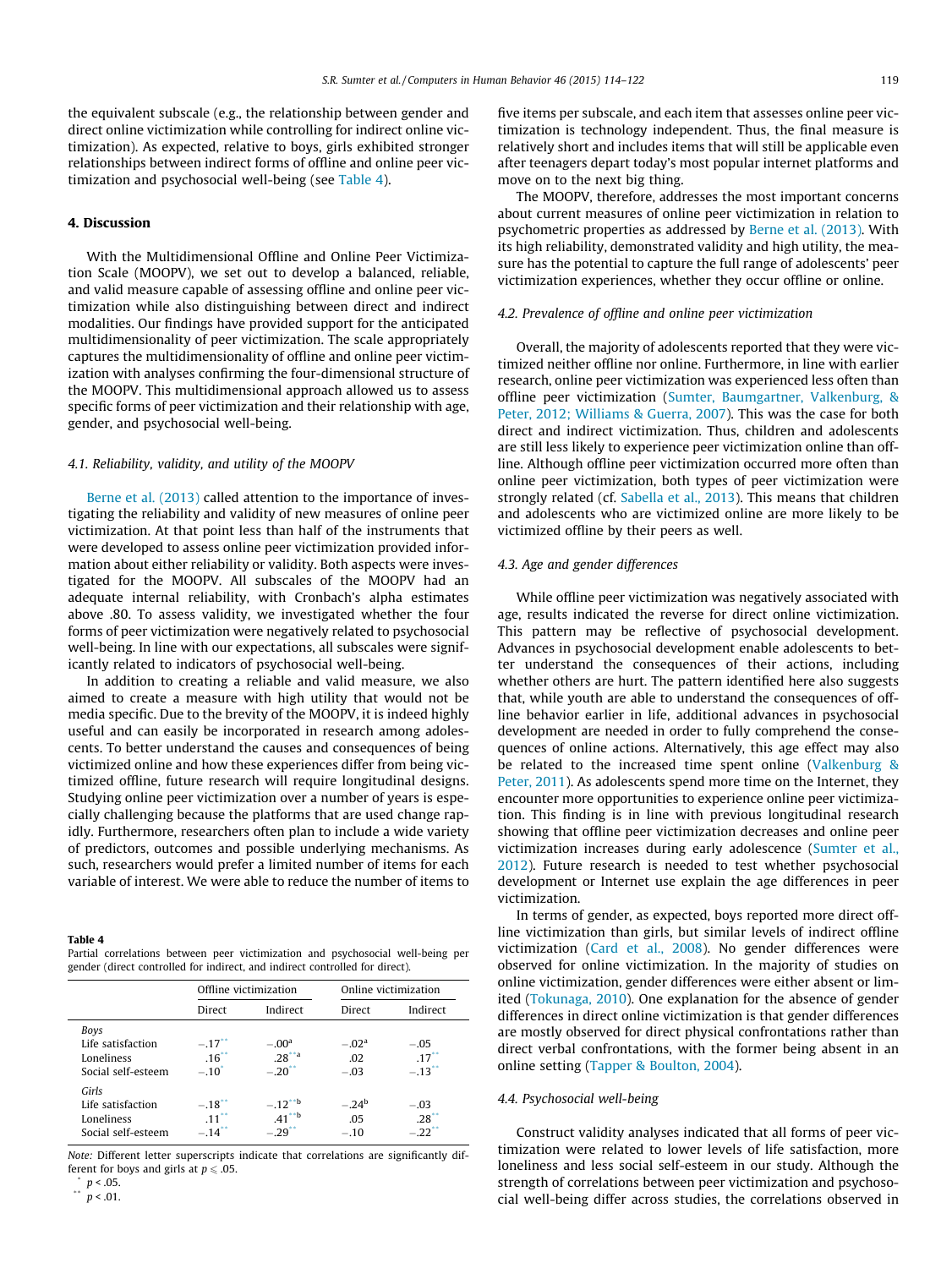<span id="page-6-0"></span>the current study seem comparable to results from earlier studies. In previous research, effect sizes ranged from small to medium, for both offline peer victimization (see review [Hawker & Boulton,](#page-7-0) [2000\)](#page-7-0) and online peer victimization. For example, some studies have reported small effects for online peer victimization in the areas of self-concept [\(Katzer, Fetchenhauer, & Belschak, 2009;](#page-7-0) r = -.15), social acceptance ([Salmivalli, Sainio, & Hodges, 2013;](#page-7-0)  $r = .05$ ), and depression ([Salmivalli et al., 2013](#page-7-0);  $r = 14$ ). Other studies of online peer victimization observed more moderate effects for the same and other indicators of psychosocial well-being, for example, depression [\(Tynes, Rose, & Williams, 2010](#page-8-0); r = . 29). After more studies are published, it will be necessary to conduct a metaanalysis before drawing definitive conclusions about the expected strength of the relationship between online peer victimization and psychosocial well-being.

Indirect offline peer victimization seemed more strongly related to low self-esteem and greater loneliness than direct peer victimization. Earlier research has also showed that especially relational victimization, which overlaps with indirect victimization, reduces psychosocial well-being ([Prinstein, Boergers, & Vernberg, 2001\)](#page-7-0). In this context, our findings can be understood in light of the importance of social belonging and social reorientation, which play a central role during adolescence [\(Nelson, Leibenluft, McClure, &](#page-7-0) [Pine, 2005\)](#page-7-0). As social relationships are known to be of particular importance to adolescent girls [\(Elinoff et al., 2004](#page-7-0)), we expected indirect victimization to have a stronger effect on girls. In line with these expectations, we found that indirect offline victimization was more strongly related to loneliness and social self-esteem in girls than boys.

Although it has been previously argued that specific characteristics of online communication such as anonymity, a-synchronicity, and accessibility, would make online peer victimization particularly hurtful ([Valkenburg & Peter, 2011](#page-8-0)), online peer victimization showed similar, and in some cases, slightly weaker relationships with psychosocial well-being than offline peer victimization. Future studies may directly assess how specific characteristics of online communication can affect online peer victimization. Specifically, we must address questions such as whether online peer victimization occurs on public or private online platforms, and whether the online bully is known or unknown to the victim.

## 5. Conclusions

The potentially detrimental effects of offline and online peer victimization necessitate the availability of psychometrically sound measures of peer victimization in both settings. Although there are measures available, these assessments have significant limitations as discussed in this paper. The self-report MOOPV was formed to address these limitations. Results from our study indicate that the MOOPV is a valid and reliable measure of offline and online peer victimization that can distinguish between direct and indirect modalities. Because the MOOPV covers online and offline experiences, as well as indirect and direct victimization, the research community can now answer questions regarding the unique contribution of online victimization to psychosocial wellbeing, the effects of co-occurring offline and online peer victimization, and how online victimization may exacerbate general peer victimization experiences. Moreover, because the MOOPV is not linked to specific technologies or applications, the MOOPV offers researchers the opportunity to study peer victimizations both currently and in the future. Finally, our study showed that for today's youth, offline and online peer victimization are related and victimization research can no longer be limited to offline experiences.

# Appendices A and B. Supplementary data

Supplementary data associated with this article can be found, in the online version, at [http://dx.doi.org/10.1016/j.chb.2014.12.042.](http://dx.doi.org/10.1016/j.chb.2014.12.042)

# Appendix C. Multidimensional Offline and Online Peer Victimization Scale

## C.1. Description

20-item scale that measures direct and indirect forms of offline and online peer victimization. Each subscale consists of five items.

## C.2. Instructions: offline peer victimization items

The following questions are about your experiences with peers. We are interested in your experiences with peers and not with adults.

How often have the following things happened to you in the past six months?

Another child/young person...

| kicked or hit me                   | (1)  |
|------------------------------------|------|
| called me names                    | (2)  |
| pushed me                          | (3)  |
| insulted me                        | (4)  |
| embarrassed me                     | (5)  |
| excluded me                        | (6)  |
| did not let me participate         | (7)  |
| did not let me join a conversation | (8)  |
| did not hang out with me           | (9)  |
| acted like I did not exist         | (10) |
|                                    |      |

## C.3. Instructions: online peer victimization items

The Internet refers to Internet via a computer, laptop and Internet via your mobile.

The following questions are about your experiences with peers on the Internet. We are interested in your experiences with peers and not with adults.

How often have the following things happened to you in the past six months on the Internet?

| Another child/young person         |      |
|------------------------------------|------|
| send me nasty messages             | (11) |
| called me names                    | (12) |
| send me aggressive messages        | (13) |
| insulted me                        | (14) |
| embarrassed me                     | (15) |
| did not let me participate         | (16) |
| did not let me join a conversation | (17) |
| excluded me                        | (18) |
| told my secrets to others          | (19) |
| acted like I did not exist         | (20) |
|                                    |      |

# C.4. Response options

Never, once in the past six months, 2–3 times in the past six months, about once a month, about once a week, and almost every day.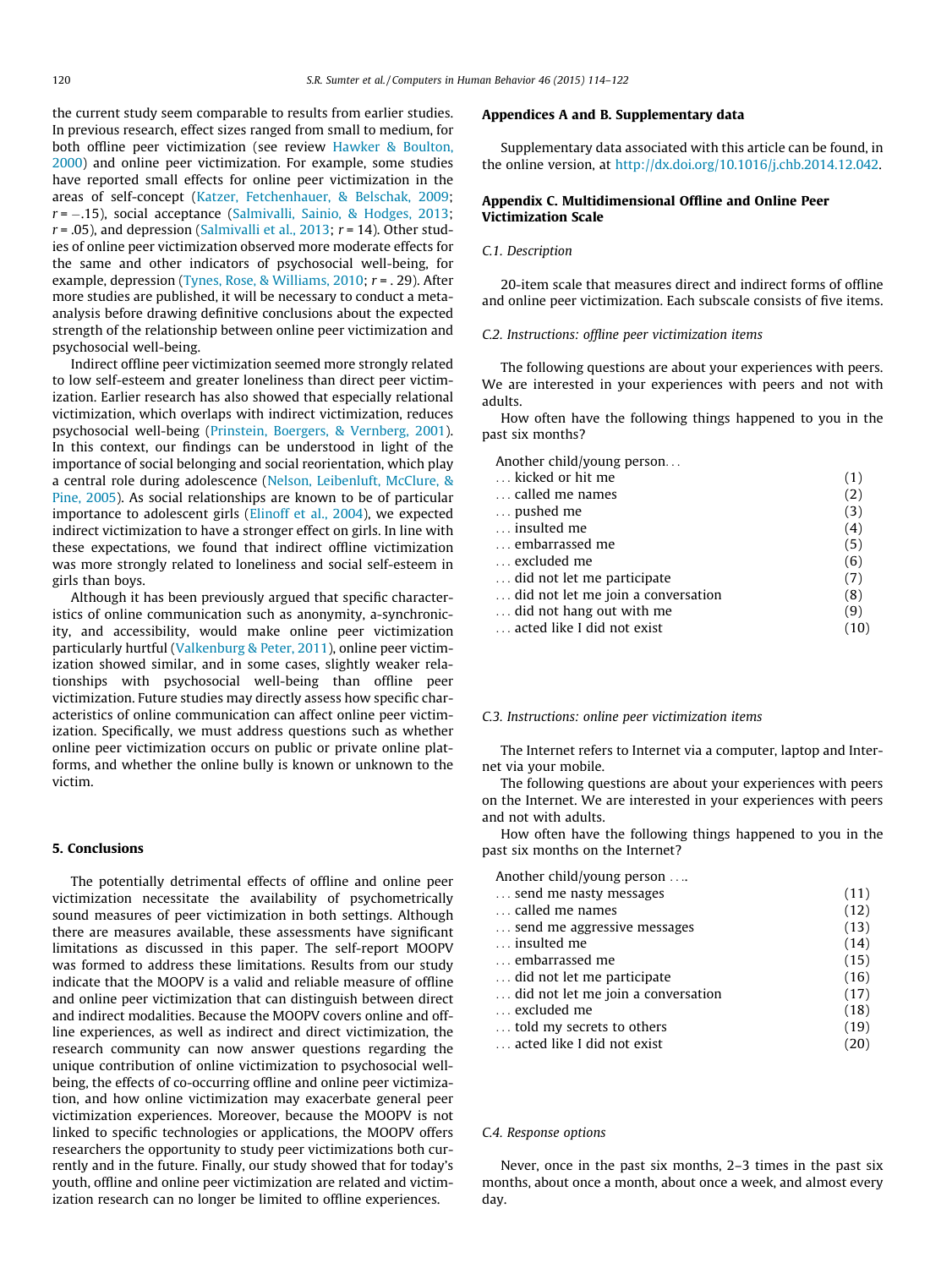#### <span id="page-7-0"></span>C.5. Subscale composition

| Offline direct:   | 1, 2, 3, 4, 5      |
|-------------------|--------------------|
| Offline indirect: | 6, 7, 8, 9, 10     |
| Online direct:    | 11, 12, 13, 14, 15 |
| Online indirect:  | 16, 17, 18, 19, 20 |

#### References

- Bauman, S., Toomey, R. B., & Walker, J. L. (2013). Associations among bullying, cyberbullying, and suicide in high school students. Journal of Adolescence, 36, 341–350. <http://dx.doi.org/10.1016/j.adolescence.2012.12.001>.
- Bellware, K. (2014, March 10). Anonymous message app Yik Yak faces Backlash from an entire city. Retrieved from <[http://www.huffingtonpost.com/2014/03/](http://www.huffingtonpost.com/2014/03/10/yik-yak-app_n_4921365.html) [10/yik-yak-app\\_n\\_4921365.html>](http://www.huffingtonpost.com/2014/03/10/yik-yak-app_n_4921365.html).
- Berne, S., Frisén, A., Schultze-Krumbholz, A., Scheithauer, H., Naruskov, K., Luik, P., et al. (2013). Cyberbullying assessment instruments: A systematic review. Aggression and Violent Behavior, 18, 320–334. [http://dx.doi.org/10.1016/](http://dx.doi.org/10.1016/j.avb.2012.11.022) [j.avb.2012.11.022.](http://dx.doi.org/10.1016/j.avb.2012.11.022)
- Carbone-Lopez, K., Esbensen, F., & Brick, B. T. (2010). Correlates and consequences of peer victimization: Gender differences in direct and indirect forms of bullying. Youth Violence and Juvenile Justice, 8, 332–350. [http://dx.doi.org/10.1177/](http://dx.doi.org/10.1177/1541204010362954) [1541204010362954](http://dx.doi.org/10.1177/1541204010362954).
- Card, N. A., Stucky, B. D., Sawalani, G. M., & Little, T. D. (2008). Direct and indirect aggression during childhood and adolescence: A meta-analytic review of gender differences, intercorrelations, and relations to maladjustment. Child Development, 79(5), 1185–1229. [http://dx.doi.org/10.1111/j.1467-8624.2008.](http://dx.doi.org/10.1111/j.1467-8624.2008.01184.x) 01184.x
- Cassidy, W., Faucher, C., & Jackson, M. (2013). Cyberbullying among youth: A comprehensive review of current international research and its implications and application to policy and practice. School Psychology International, 34, 575–612. [http://dx.doi.org/10.1177/0143034313479697.](http://dx.doi.org/10.1177/0143034313479697)
- Chang, F. C., Lee, C. M., Chiu, C. H., Hsi, W. Y., Huang, T. F., & Pan, Y. C. (2013). Relationships among cyberbullying, school bullying, and mental health in Taiwanese adolescents. Journal of School Health, 83, 454–462. [http://dx.doi.org/](http://dx.doi.org/10.1111/josh.12050) [10.1111/josh.12050](http://dx.doi.org/10.1111/josh.12050).
- Crothers, L. M., & Levinson, E. M. (2004). Assessment of bullying: A review of methods and instruments. Journal of Counseling and Development, 82(4), 496–503. [http://dx.doi.org/10.1002/j.1556-6678.2004.tb00338.x.](http://dx.doi.org/10.1002/j.1556-6678.2004.tb00338.x)
- De Los Reyes, A., & Prinstein, M. J. (2004). Applying depression–distortion hypothesis to the assessment of peer victimization in adolescents. Journal of Clinical Child and Adolescent Psychology, 33(2), 325–335. [http://dx.doi.org/](http://dx.doi.org/10.1207/s15374424jccp3302_14) [10.1207/ s15374424jccp3302\\_14.](http://dx.doi.org/10.1207/s15374424jccp3302_14)
- Dempsey, A. G., Sulkowski, M. L., Nichols, B., & Storch, E. A. (2009). Differences between peer victimization in cyber and physical settings and associated adjustment in early adolescence. Psychology in the Schools, 46, 962–972. [http://](http://dx.doi.org/10.1002/pits.20437) [dx.doi.org/10.1002/pits.20437](http://dx.doi.org/10.1002/pits.20437).
- Diener, E., Emmons, R. A., Larsen, R. J., & Griffin, S. (1985). The satisfaction with life scale. Journal of Personality Assessment, 49, 71–75. [http://dx.doi.org/10.1207/](http://dx.doi.org/10.1207/s15327752jpa4901_13) [s15327752jpa4901\\_13](http://dx.doi.org/10.1207/s15327752jpa4901_13).
- Dooley, J. J., Pyżalski, J., & Cross, D. (2009). Cyberbullying versus face-to-face bullying. Zeitschrift für Psychologie/Journal of Psychology, 217(4), 182–188. [http://dx.doi.org/10.1027/0044-3409.217.4.182.](http://dx.doi.org/10.1027/0044-3409.217.4.182)
- Elinoff, M. J., Chafouleas, S. M., & Sassu, K. A. (2004). Bullying: Considerations for defining and intervening in school settings. Psychology in the Schools, 41(8), 887–897. <http://dx.doi.org/10.1002/pits.20045>.
- Floyd, F. J., & Widaman, K. F. (1995). Factor analysis in the development and refinement of clinical assessment instruments. Psychological Assessment, 7(3), 286–299. <http://dx.doi.org/10.1037/1040-3590.7.3.286>.
- Gradinger, P., Strohmeier, D., & Spiel, Ch. (2010). Definition and measurement of cyberbullying. Cyberpsychology: Journal of Psychosocial Research on Cyberspace, 4 (2). article 1. <[http://cyberpsychology.eu/view.php?cisloclanku=2010112301](http://cyberpsychology.eu/view.php?cisloclanku=2010112301%26article=1) [&article=1](http://cyberpsychology.eu/view.php?cisloclanku=2010112301%26article=1)>.
- Grotpeter, J. K., & Crick, N. R. (1996). Relational aggression, overt aggression, and friendship. Child Development, 67(5), 2328–2338. [http://dx.doi.org/10.1111/](http://dx.doi.org/10.1111/j.1467-8624.1996.tb01860.x) [j.1467-8624.1996.tb01860.x](http://dx.doi.org/10.1111/j.1467-8624.1996.tb01860.x).
- Harter, S. (1988). [Manual for the self-perception profile for adolescents](http://refhub.elsevier.com/S0747-5632(14)00765-1/h0085). Denver, CO: [Department of Psychology, University of Denver](http://refhub.elsevier.com/S0747-5632(14)00765-1/h0085).
- Hatcher, L. (1994). [A step-by-step approach to using the SAS system for factor analysis](http://refhub.elsevier.com/S0747-5632(14)00765-1/h0330) [and structural equation modeling](http://refhub.elsevier.com/S0747-5632(14)00765-1/h0330). SAS Press.
- Hawker, D. S. J., & Boulton, M. J. (2000). Twenty years' research on peer victimization and psychosocial maladjustment: A meta-analytic review of cross-sectional studies. The Journal of Child Psychology and Psychiatry and Allied Disciplines, 41(04), 441–455. [http://dx.doi.org/10.1111/1469-7610.00629.](http://dx.doi.org/10.1111/1469-7610.00629)
- Hong, J. S., & Espelage, D. L. (2012). A review of research on bullying and peer victimization in school: An ecological system analysis. Aggression and Violent Behavior, 17(4), 311–322. <http://dx.doi.org/10.1016/j.avb.2012.03.003>.
- [Hoyle, R. H., & Duvall, J. L. \(2004\). Determining the number of factors in exploratory](http://refhub.elsevier.com/S0747-5632(14)00765-1/h0105) and confirmatory factor analysis. [Handbook of Quantitative Methodology for the](http://refhub.elsevier.com/S0747-5632(14)00765-1/h0105) [Social Sciences](http://refhub.elsevier.com/S0747-5632(14)00765-1/h0105), 301–315.
- Hu, L., & Bentler, P. M. (1999). Cutoff criteria for fit indexes in covariance structure analysis: Conventional criteria versus new alternatives. Structural Equation Modeling: A Multidisciplinary Journal, 6, 1–55. [http://dx.doi.org/10.1080/](http://dx.doi.org/10.1080/10705519909540118) [10705519909540118](http://dx.doi.org/10.1080/10705519909540118).
- Huang, Y. Y., & Chou, C. (2010). An analysis of multiple factors of cyberbullying among junior high school students in Taiwan. Computers in Human Behavior, 26(6), 1581–1590. [http://dx.doi.org/10.1016/j.chb.2010.06.005.](http://dx.doi.org/10.1016/j.chb.2010.06.005)
- Jackson, C. L., & Cohen, R. (2012). Childhood victimization: Modeling the relation between classroom victimization, cyber victimization, and psychosocial functioning. Psychology of Popular Media Culture, 1, 254–269. [http://dx.doi.org/](http://dx.doi.org/10.1037/a0029482) [10.1037/a0029482](http://dx.doi.org/10.1037/a0029482).
- Juvonen, J., & Gross, E. F. (2008). Extending the school grounds?—Bullying experiences in cyberspace. Journal of School Health, 78(9), 496-505. http:/ [dx.doi.org/10.1111/j.1746-1561.2008.00335.x.](http://dx.doi.org/10.1111/j.1746-1561.2008.00335.x)
- Katzer, C., Fetchenhauer, D., & Belschak, F. (2009). Cyberbullying: Who are the victims?: A comparison of victimization in internet chatrooms and victimization in school. Journal of Media Psychology: Theories, Methods, and Applications, 21(1), 25–36. <http://dx.doi.org/10.1027/1864-1105.21.1.25>.
- Kowalski, R. M., & Limber, S. P. (2013). Psychological, physical, and academic correlates of cyberbullying and traditional bullying. Journal of Adolescent Health, 53, S13–S20. <http://dx.doi.org/10.1016/j.jadohealth.2012.09.018>.
- Lemmens, J. S., Valkenburg, P. M., & Peter, J. (2009). Development and validation of a game addiction scale for adolescents. Media Psychology, 12(1), 77–95. [http://](http://dx.doi.org/10.1080/15213260802669458) [dx.doi.org/10.1080/15213260802669458](http://dx.doi.org/10.1080/15213260802669458).
- [Lenhart, A., Purcell, K., Smith, A., & Zickuhr, K. \(2010\).](http://refhub.elsevier.com/S0747-5632(14)00765-1/h0210) Social media & mobile Internet use among teens and young adults[. Washington, DC: Pew Internet & American](http://refhub.elsevier.com/S0747-5632(14)00765-1/h0210) [Life Project, pp. 155–179](http://refhub.elsevier.com/S0747-5632(14)00765-1/h0210).
- Lopez, C., & DuBois, D. L. (2005). Peer victimization and rejection: Investigation of an integrative model of effects on emotional, behavioral, and academic adjustment in early adolescence. Journal of Clinical Child and Adolescent Psychology, 34(1), 25–36. [http://dx.doi.org/10.1207/s15374424jccp3401\\_3.](http://dx.doi.org/10.1207/s15374424jccp3401_3)
- Martin, K. M., & Huebner, E. S. (2007). Peer victimization and prosocial experiences and emotional well-being of middle school students. Psychology in the Schools, 44(2), 199–208. [http://dx.doi.org/10.1002/pits.20216.](http://dx.doi.org/10.1002/pits.20216)
- Menesini, E., Nocentini, A., & Calussi, P. (2011). The measurement of cyberbullying: Dimensional structure and relative item severity and discrimination. Cyberpsychology, Behavior, and Social Networking, 14, 267–274. [http://](http://dx.doi.org/10.1089/cyber.2010.0002) [dx.doi.org/10.1089/cyber.2010.0002](http://dx.doi.org/10.1089/cyber.2010.0002).
- Navarro, R., Yubero, S., Larrañaga, E., & Martínez, V. (2012). Children's cyberbullying victimization: Associations with social anxiety and social competence in a Spanish sample. Child Indicators Research, 5, 281–295. [http://dx.doi.org/](http://dx.doi.org/10.1007/s12187-011-9132-4) [10.1007/s12187-011-9132-4.](http://dx.doi.org/10.1007/s12187-011-9132-4)
- Nelson, E. E., Leibenluft, E., McClure, E., & Pine, D. S. (2005). The social re-orientation of adolescence: A neuroscience perspective on the process and its relation to psychopathology. Psychological Medicine, 35, 163–174. [http://dx.doi.org/](http://dx.doi.org/10.1017/S0033291704003915) [10.1017/S0033291704003915](http://dx.doi.org/10.1017/S0033291704003915).
- Noar, S. M. (2003). The role of structural equation modeling in scale development. Structural Equation Modeling, 10, 622–647. [http://dx.doi.org/10.1207/S15328](http://dx.doi.org/10.1207/S15328007SEM1004_8) [007SEM1004\\_8](http://dx.doi.org/10.1207/S15328007SEM1004_8).
- Nunnally, J. C. (1978). Psychometric theory [\(2nd ed.\). New York: McGraw-Hill.](http://refhub.elsevier.com/S0747-5632(14)00765-1/h0180)
- Olenik-Shemesh, D., Heiman, T., & Eden, S. (2012). Cyberbullying victimisation in adolescence: Relationships with loneliness and depressive mood. Emotional and Behavioural Difficulties, 17, 361–374. [http://dx.doi.org/10.1080/13632752.2012.](http://dx.doi.org/10.1080/13632752.2012.704227) [704227](http://dx.doi.org/10.1080/13632752.2012.704227).
- Olweus, D. (1997). Bully/victim problems in school: Facts and intervention. European Journal of Psychology of Education, 12, 495–510. [http://dx.doi.org/](http://dx.doi.org/10.1007/BF03172807) [10.1007/BF03172807.](http://dx.doi.org/10.1007/BF03172807)
- Pellegrini, A. D., & Long, J. D. (2002). A longitudinal study of bullying, dominance, and victimization during the transition from primary school through secondary school. British Journal of Developmental Psychology, 20(2), 259-280. [http://](http://dx.doi.org/10.1348/026151002166442) [dx.doi.org/10.1348/026151002166442.](http://dx.doi.org/10.1348/026151002166442)
- Prinstein, M. J., Boergers, J., & Vernberg, E. M. (2001). Overt and relational aggression in adolescents: Social-psychological adjustment of aggressors and victims. Journal of Clinical Child & Adolescent Psychology, 30(4), 479-491. [http://](http://dx.doi.org/10.1207/S15374424JCCP3004_05) [dx.doi.org/10.1207/S15374424JCCP3004\\_05](http://dx.doi.org/10.1207/S15374424JCCP3004_05).
- Reijntjes, A., Kamphuis, J. H., Prinzie, P., & Telch, M. J. (2010). Peer victimization and internalizing problems in children: A meta-analysis of longitudinal studies. Child Abuse Neglect, 34(4), 244–252. [http://dx.doi.org/10.1016/j.chiabu.2009.](http://dx.doi.org/10.1016/j.chiabu.2009.07.009) [07.009.](http://dx.doi.org/10.1016/j.chiabu.2009.07.009)
- Russell, D. W. (1996). UCLA loneliness scale (version 3): Reliability, validity, and factor structure. Journal of Personality Assessment, 66, 20–40. [http://dx.doi.org/](http://dx.doi.org/10.1207/s15327752jpa6601_2) [10.1207/s15327752jpa6601\\_2](http://dx.doi.org/10.1207/s15327752jpa6601_2).
- Sabella, R. A., Patchin, J. W., & Hinduja, S. (2013). Cyberbullying myths and realities. Computers in Human Behavior, 29, 2703–2711. [http://dx.doi.org/10.1016/](http://dx.doi.org/10.1016/j.chb.2013.06.040) [j.chb.2013.06.040.](http://dx.doi.org/10.1016/j.chb.2013.06.040)
- [Salmivalli, C., Sainio, M., & Hodges, E. V. \(2013\). Electronic victimization: correlates,](http://refhub.elsevier.com/S0747-5632(14)00765-1/h9000) [antecedents, and consequences among elementary and middle school students.](http://refhub.elsevier.com/S0747-5632(14)00765-1/h9000) [Journal of Clinical Child & Adolescent Psychology, 42](http://refhub.elsevier.com/S0747-5632(14)00765-1/h9000)(4), 442-453.
- Schultze-Krumbholz, A., Jäkel, A., Schultze, M., & Scheithauer, H. (2012). Emotional and behavioural problems in the context of cyberbullying: A longitudinal study among German adolescents. Emotional and Behavioural Difficulties, 17, 329–345. [http://dx.doi.org/10.1080/13632752.2012.704317.](http://dx.doi.org/10.1080/13632752.2012.704317)